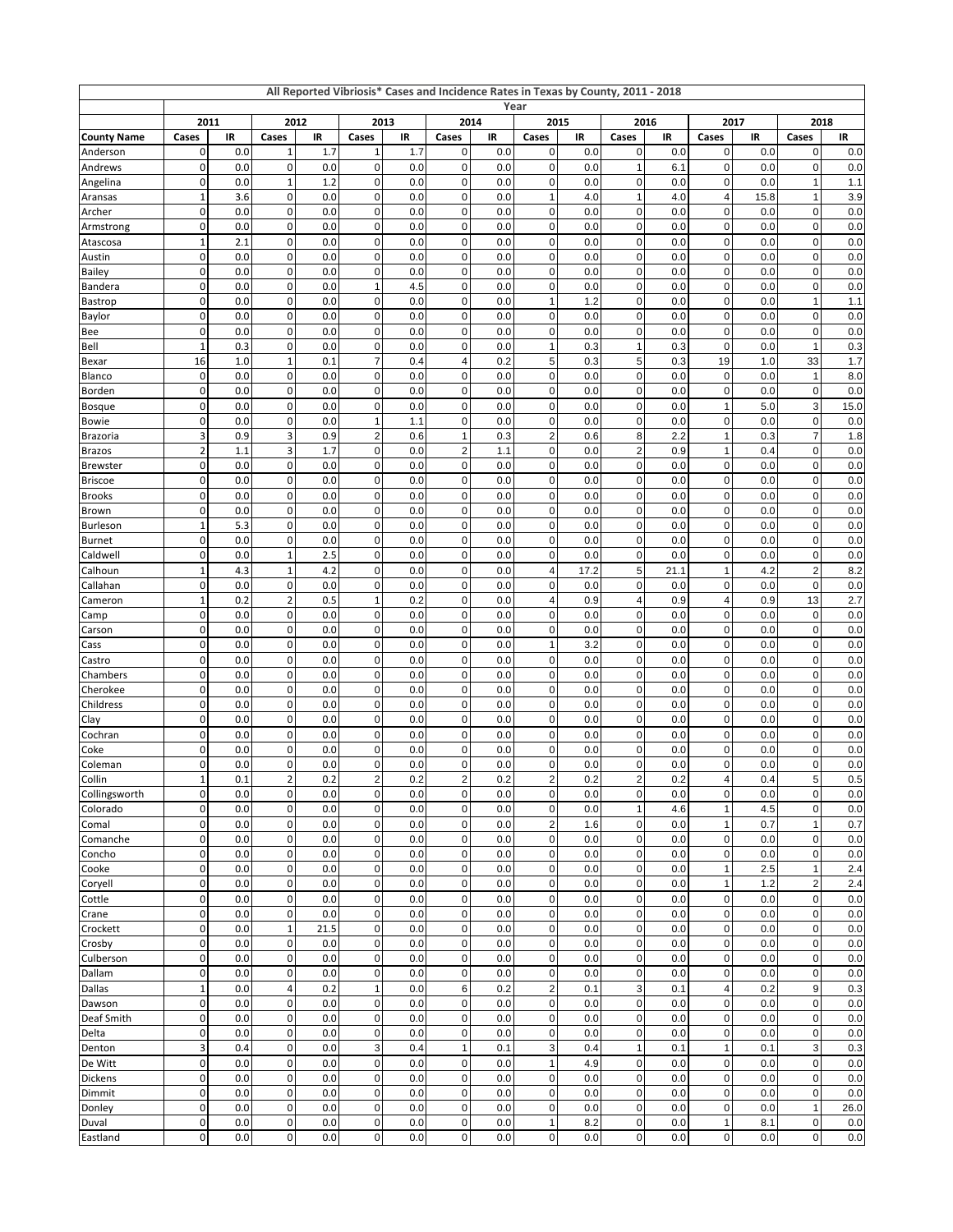| All Reported Vibriosis* Cases and Incidence Rates in Texas by County, 2011 - 2018<br>Year |                               |            |                          |            |                                  |            |                                        |            |                          |            |                             |            |                   |            |                         |            |
|-------------------------------------------------------------------------------------------|-------------------------------|------------|--------------------------|------------|----------------------------------|------------|----------------------------------------|------------|--------------------------|------------|-----------------------------|------------|-------------------|------------|-------------------------|------------|
|                                                                                           |                               | 2011       |                          | 2012       | 2013                             |            |                                        | 2014       |                          | 2015       | 2016                        |            | 2017              | 2018       |                         |            |
| <b>County Name</b>                                                                        | Cases                         | IR         | Cases                    | IR         | Cases                            | IR         | Cases                                  | IR         | Cases                    | IR         | Cases                       | IR         | Cases             | IR         | Cases                   | IR         |
| Ector                                                                                     | $\mathbf 1$                   | 0.7        | $\pmb{0}$                | 0.0        | 0                                | 0.0        | $\pmb{0}$                              | 0.0        | $\mathbf 0$              | 0.0        | $\mathbf{1}$                | 0.7        | 0                 | 0.0        | 1                       | 0.6        |
| Edwards                                                                                   | $\mathbf 0$                   | 0.0        | $\pmb{0}$                | 0.0        | $\mathsf 0$                      | 0.0        | $\mathbf 0$                            | 0.0        | $\mathbf 0$              | 0.0        | $\mathbf 0$                 | 0.0        | 0                 | 0.0        | 0                       | 0.0        |
| Ellis                                                                                     | 0                             | 0.0        | 0                        | 0.0        | $\pmb{0}$                        | 0.0        | $\pmb{0}$                              | 0.0        | $\mathbf{1}$             | 0.6        | $\pmb{0}$                   | 0.0        | 0                 | 0.0        | 0                       | 0.0        |
| El Paso                                                                                   | $\overline{1}$                | 0.1        | $\pmb{0}$                | 0.0        | $\pmb{0}$                        | 0.0        | $\pmb{0}$                              | 0.0        | $\pmb{0}$                | 0.0        | $\overline{2}$              | 0.2        | 0                 | 0.0        | 0                       | 0.0        |
| Erath                                                                                     | $\mathbf 0$<br>$\mathbf 0$    | 0.0<br>0.0 | 0<br>$\pmb{0}$           | 0.0<br>0.0 | $\pmb{0}$<br>$\mathsf{O}\xspace$ | 0.0<br>0.0 | $\pmb{0}$<br>$\pmb{0}$                 | 0.0<br>0.0 | $\pmb{0}$<br>$\pmb{0}$   | 0.0<br>0.0 | $\mathbf 0$<br>$\mathbf 0$  | 0.0<br>0.0 | 0<br>0            | 0.0<br>0.0 | 0<br>0                  | 0.0<br>0.0 |
| Falls<br>Fannin                                                                           | $\mathbf 0$                   | 0.0        | $\pmb{0}$                | 0.0        | $\mathsf{O}\xspace$              | 0.0        | $\mathbf 0$                            | 0.0        | $\mathbf 0$              | 0.0        | $\mathbf 0$                 | 0.0        | 0                 | 0.0        | $\overline{c}$          | 5.4        |
| Fayette                                                                                   | 0                             | 0.0        | 0                        | 0.0        | $\pmb{0}$                        | 0.0        | $\pmb{0}$                              | 0.0        | $\pmb{0}$                | 0.0        | $\pmb{0}$                   | 0.0        | 0                 | 0.0        | 0                       | 0.0        |
| Fisher                                                                                    | $\mathbf 0$                   | 0.0        | $\pmb{0}$                | 0.0        | $\mathsf 0$                      | 0.0        | $\pmb{0}$                              | 0.0        | $\pmb{0}$                | 0.0        | $\mathbf 0$                 | 0.0        | 0                 | 0.0        | 0                       | 0.0        |
| Floyd                                                                                     | 0                             | 0.0        | 0                        | 0.0        | $\mathsf 0$                      | 0.0        | $\mathbf 0$                            | 0.0        | $\pmb{0}$                | 0.0        | $\mathbf 0$                 | 0.0        | 0                 | 0.0        | 0                       | 0.0        |
| Foard                                                                                     | $\mathbf 0$                   | 0.0        | $\pmb{0}$                | 0.0        | $\pmb{0}$                        | 0.0        | $\mathbf 0$                            | 0.0        | $\pmb{0}$                | 0.0        | $\mathbf 0$                 | 0.0        | 0                 | 0.0        | 0                       | 0.0        |
| Fort Bend                                                                                 | $\mathbf 1$                   | 0.2        | 3                        | 0.5        | $\mathbf 5$                      | 0.8        | $\pmb{4}$                              | 0.6        | $\boldsymbol{2}$         | 0.3        | $\overline{4}$              | 0.5        | 6                 | 0.8        | 6                       | 0.7        |
| Franklin                                                                                  | 0                             | 0.0        | 0                        | 0.0        | $\pmb{0}$                        | 0.0        | $\pmb{0}$                              | 0.0        | 0                        | 0.0        | $\mathbf 0$                 | 0.0        | 0                 | 0.0        | 0                       | 0.0        |
| Freestone                                                                                 | $\mathbf 0$                   | 0.0        | $\mathbf 0$              | 0.0        | $\pmb{0}$                        | 0.0        | $\pmb{0}$                              | 0.0        | $\pmb{0}$                | 0.0        | $\mathbf 0$                 | 0.0        | 0                 | 0.0        | 0                       | 0.0        |
| Frio                                                                                      | 0<br>$\mathbf 0$              | 0.0<br>0.0 | 0<br>$\pmb{0}$           | 0.0<br>0.0 | $\pmb{0}$<br>$\mathbf 0$         | 0.0<br>0.0 | $\pmb{0}$<br>$\pmb{0}$                 | 0.0<br>0.0 | $\pmb{0}$<br>$\pmb{0}$   | 0.0<br>0.0 | $\mathbf 0$<br>$\mathbf 0$  | 0.0<br>0.0 | 0<br>0            | 0.0<br>0.0 | 0<br>0                  | 0.0<br>0.0 |
| Gaines<br>Galveston                                                                       | 3                             | 1.0        | 3                        | 1.0        | 10                               | 3.2        | 9                                      | 2.9        | $\boldsymbol{9}$         | 2.9        | $\overline{4}$              | 1.3        | 7                 | 2.2        | 4                       | 1.2        |
| Garza                                                                                     | 0                             | 0.0        | 0                        | 0.0        | $\pmb{0}$                        | 0.0        | $\pmb{0}$                              | 0.0        | 0                        | 0.0        | $\mathbf 0$                 | 0.0        | 0                 | 0.0        | 0                       | 0.0        |
| Gillespie                                                                                 | $\mathbf 0$                   | 0.0        | $\mathbf 0$              | 0.0        | $\mathbf 0$                      | 0.0        | $\mathbf 0$                            | 0.0        | $\mathbf{1}$             | 3.7        | $\mathbf 0$                 | 0.0        | $\overline{c}$    | 7.1        | 3                       | 10.4       |
| Glasscock                                                                                 | $\mathbf 0$                   | 0.0        | 0                        | 0.0        | $\pmb{0}$                        | 0.0        | $\pmb{0}$                              | 0.0        | $\pmb{0}$                | 0.0        | $\mathbf 0$                 | 0.0        | 0                 | 0.0        | 0                       | 0.0        |
| Goliad                                                                                    | $\mathbf 0$                   | 0.0        | $\pmb{0}$                | 0.0        | $\pmb{0}$                        | 0.0        | $\pmb{0}$                              | 0.0        | $\pmb{0}$                | 0.0        | $\mathbf 0$                 | 0.0        | 0                 | 0.0        | 0                       | 0.0        |
| Gonzales                                                                                  | $\mathbf 0$                   | 0.0        | $\mathbf 0$              | 0.0        | $\mathsf{O}\xspace$              | 0.0        | $\mathbf 0$                            | 0.0        | $\mathbf{1}$             | 4.7        | $\mathbf 0$                 | 0.0        | 0                 | 0.0        | 0                       | 0.0        |
| Gray                                                                                      | 0                             | 0.0        | 0                        | 0.0        | $\pmb{0}$                        | 0.0        | $\pmb{0}$                              | 0.0        | 0                        | 0.0        | $\mathbf 0$                 | 0.0        | 0                 | 0.0        | 1                       | 4.1        |
| Grayson                                                                                   | $\mathbf{1}$                  | 0.8        | $\mathbf 1$              | 0.8        | $\mathbf 0$                      | 0.0        | $\mathbf 0$                            | 0.0        | 0                        | 0.0        | $\mathbf 0$                 | 0.0        | 1                 | 0.8        | 20                      | 15.3       |
| Gregg                                                                                     | $\mathbf 0$                   | 0.0        | 0                        | 0.0        | $\pmb{0}$                        | 0.0        | $\pmb{0}$                              | 0.0        | 0                        | 0.0        | $\mathbf 0$                 | 0.0        | 0                 | 0.0        | 1                       | 0.7        |
| Grimes                                                                                    | $\mathbf 0$                   | 0.0        | $\pmb{0}$<br>$\mathbf 0$ | 0.0        | $\mathsf{O}\xspace$              | 0.0        | $\pmb{0}$                              | 0.0        | $\pmb{0}$                | 0.0        | $\mathbf 0$                 | 0.0        | 0                 | 0.0        | 0                       | 0.0        |
| Guadalupe<br>Hale                                                                         | $\mathbf 0$<br>0              | 0.0<br>0.0 | 0                        | 0.0<br>0.0 | $\mathsf{O}\xspace$<br>$\pmb{0}$ | 0.0<br>0.0 | $\pmb{0}$<br>$\pmb{0}$                 | 0.0<br>0.0 | $\mathbf{1}$<br>0        | 0.6<br>0.0 | $\mathbf 0$<br>$\mathbf 0$  | 0.0<br>0.0 | 1<br>0            | 0.6<br>0.0 | 1<br>0                  | 0.6<br>0.0 |
| Hall                                                                                      | $\mathbf 0$                   | 0.0        | 0                        | 0.0        | $\mathbf 0$                      | 0.0        | $\mathbf 0$                            | 0.0        | $\mathbf 0$              | 0.0        | $\mathbf 0$                 | 0.0        | 0                 | 0.0        | $\overline{0}$          | 0.0        |
| Hamilton                                                                                  | $\mathbf 0$                   | 0.0        | 0                        | 0.0        | $\pmb{0}$                        | 0.0        | $\pmb{0}$                              | 0.0        | 0                        | 0.0        | $\mathbf 0$                 | 0.0        | 0                 | 0.0        | 0                       | 0.0        |
| Hansford                                                                                  | $\mathbf 0$                   | 0.0        | $\pmb{0}$                | 0.0        | $\pmb{0}$                        | 0.0        | $\pmb{0}$                              | 0.0        | $\pmb{0}$                | 0.0        | $\mathbf 0$                 | 0.0        | 1                 | 16.1       | $\overline{\mathbf{c}}$ | 31.7       |
| Hardeman                                                                                  | $\mathbf 0$                   | 0.0        | $\mathbf 0$              | 0.0        | $\mathsf{O}\xspace$              | 0.0        | $\mathbf 0$                            | 0.0        | $\mathbf 0$              | 0.0        | $\mathbf 0$                 | 0.0        | 0                 | 0.0        | 0                       | 0.0        |
| Hardin                                                                                    | 0                             | 0.0        | 0                        | 0.0        | $\sqrt{2}$                       | 3.8        | $\pmb{0}$                              | 0.0        | 0                        | 0.0        | $\mathbf 0$                 | 0.0        | 0                 | 0.0        | 0                       | 0.0        |
| Harris                                                                                    | 13                            | 0.3        | 16                       | 0.4        | 19                               | 0.4        | 19                                     | 0.4        | 17                       | 0.4        | 19                          | 0.4        | 38                | 0.8        | 27                      | 0.6        |
| Harrison                                                                                  | $\mathbf 0$                   | 0.0        | 0                        | 0.0        | $\pmb{0}$                        | 0.0        | $\pmb{0}$                              | 0.0        | $\pmb{0}$                | 0.0        | $\mathbf 0$                 | 0.0        | 1                 | 1.4        | 0                       | 0.0        |
| Hartley                                                                                   | $\mathbf 0$                   | 0.0        | $\pmb{0}$                | 0.0        | $\pmb{0}$                        | 0.0        | $\pmb{0}$                              | 0.0        | $\pmb{0}$                | 0.0        | $\mathbf 0$                 | 0.0        | 0                 | 0.0        | 0                       | 0.0        |
| Haskell                                                                                   | $\mathbf 0$<br>$\overline{2}$ | 0.0        | $\pmb{0}$                | 0.0        | $\mathsf{O}\xspace$              | 0.0        | $\mathbf 0$                            | 0.0        | $\mathbf 0$              | 0.0        | $\mathbf 0$                 | 0.0        | 0                 | 0.0        | 0                       | 0.0        |
| Hays<br>Hemphill                                                                          | $\mathbf 0$                   | 1.2<br>0.0 | 0<br>0                   | 0.0<br>0.0 | 3<br>$\mathbf 0$                 | 1.6<br>0.0 | $\overline{\mathbf{c}}$<br>$\mathbf 0$ | 1.0<br>0.0 | $\pmb{0}$<br>$\mathbf 0$ | 0.0<br>0.0 | $\mathbf{1}$<br>$\mathbf 0$ | 0.5<br>0.0 | 1<br>0            | 0.5<br>0.0 | 1<br>0                  | 0.4<br>0.0 |
| Henderson                                                                                 | 0                             | 0.0        | 0                        | 0.0        | $\mathsf 0$                      | 0.0        | $\pmb{0}$                              | 0.0        | 0                        | 0.0        | $\mathbf 0$                 | 0.0        | 1                 | 1.2        | 1                       | 1.2        |
| Hidalgo                                                                                   | $\mathbf 0$                   | 0.0        | $\mathbf 1$              | 0.1        | $\mathsf 3$                      | 0.3        | 3                                      | 0.3        | $\mathbf{1}$             | 0.1        | 5                           | 0.6        | 21                | 2.3        | 32                      | 3.3        |
| Hill                                                                                      | $\mathbf 1$                   | 2.7        | $\mathbf 0$              | 0.0        | $\pmb{0}$                        | 0.0        | $\pmb{0}$                              | 0.0        | $\mathbf 0$              | 0.0        | $\mathbf 0$                 | 0.0        | 0                 | 0.0        | 0                       | 0.0        |
| Hockley                                                                                   | 0                             | 0.0        | $\mathbf 1$              | 4.2        | $\mathbf 0$                      | 0.0        | $\pmb{0}$                              | 0.0        | $\pmb{0}$                | 0.0        | $\mathbf 0$                 | 0.0        | 0                 | 0.0        | $\mathbf 0$             | 0.0        |
| Hood                                                                                      | $\mathbf 1$                   | 1.8        | $\pmb{0}$                | 0.0        | $\pmb{0}$                        | 0.0        | $\mathbf{1}$                           | 1.6        | $\pmb{0}$                | 0.0        | $\mathbf{1}$                | 1.8        | 0                 | 0.0        | 3                       | 5.1        |
| Hopkins                                                                                   | $\mathbf 0$                   | 0.0        | 0                        | 0.0        | $\pmb{0}$                        | 0.0        | $\pmb{0}$                              | 0.0        | $\pmb{0}$                | 0.0        | $\mathbf 0$                 | 0.0        | 0                 | 0.0        | 0                       | 0.0        |
| Houston                                                                                   | $\mathbf 0$                   | 0.0        | $\pmb{0}$                | 0.0        | $\mathsf 0$                      | 0.0        | $\pmb{0}$                              | 0.0        | $\mathbf 0$              | 0.0        | $\pmb{0}$                   | 0.0        | $\mathbf 0$       | 0.0        | 0                       | 0.0        |
| Howard                                                                                    | $\pmb{0}$                     | 0.0        | $\pmb{0}$                | 0.0        | $\mathsf 0$                      | 0.0        | $\pmb{0}$                              | 0.0        | $\mathbf 0$              | 0.0        | $\mathbf{1}$                | 2.7        | $\mathbf{1}$      | 2.7        | $\mathbf 0$             | 0.0        |
| Hudspeth<br>Hunt                                                                          | $\mathbf 0$<br>$\mathbf 0$    | 0.0<br>0.0 | $\pmb{0}$<br>$\mathbf 0$ | 0.0<br>0.0 | $\mathsf 0$<br>$\mathbf 0$       | 0.0<br>0.0 | $\pmb{0}$<br>$\pmb{0}$                 | 0.0<br>0.0 | $\pmb{0}$<br>$\pmb{0}$   | 0.0<br>0.0 | $\pmb{0}$<br>$\mathbf{1}$   | 0.0<br>1.1 | $\pmb{0}$<br>0    | 0.0<br>0.0 | 0<br>$\mathbf 0$        | 0.0<br>0.0 |
| Hutchinson                                                                                | $\mathbf 0$                   | 0.0        | 0                        | 0.0        | $\pmb{0}$                        | 0.0        | $\pmb{0}$                              | 0.0        | $\pmb{0}$                | 0.0        | $\mathbf 0$                 | 0.0        | 0                 | 0.0        | 0                       | 0.0        |
| Irion                                                                                     | $\mathbf 0$                   | 0.0        | $\pmb{0}$                | 0.0        | $\mathsf 0$                      | 0.0        | $\pmb{0}$                              | 0.0        | $\pmb{0}$                | 0.0        | $\mathbf 0$                 | 0.0        | $\mathbf 0$       | 0.0        | 0                       | 0.0        |
| Jack                                                                                      | $\mathbf 0$                   | 0.0        | $\mathbf 0$              | 0.0        | $\pmb{0}$                        | 0.0        | $\pmb{0}$                              | 0.0        | $\mathbf 0$              | 0.0        | $\mathbf 0$                 | 0.0        | 0                 | 0.0        | $\mathbf{1}$            | 10.5       |
| Jackson                                                                                   | $\mathbf 1$                   | 6.5        | $\pmb{0}$                | 0.0        | $\mathsf 0$                      | 0.0        | $\pmb{0}$                              | 0.0        | $\pmb{0}$                | 0.0        | $\pmb{0}$                   | 0.0        | 0                 | 0.0        | $\mathbf{1}$            | 7.0        |
| Jasper                                                                                    | $\mathbf 0$                   | 0.0        | $\mathbf 0$              | 0.0        | $\mathbf 0$                      | 0.0        | $\mathbf 0$                            | 0.0        | $\pmb{0}$                | 0.0        | $\mathbf 0$                 | 0.0        | $\overline{1}$    | 2.7        | $\mathbf 0$             | 0.0        |
| Jeff Davis                                                                                | $\pmb{0}$                     | 0.0        | $\pmb{0}$                | 0.0        | $\mathsf 0$                      | 0.0        | $\pmb{0}$                              | 0.0        | $\pmb{0}$                | 0.0        | $\mathbf 0$                 | 0.0        | 0                 | 0.0        | 0                       | 0.0        |
| Jefferson                                                                                 | $\mathbf 2$                   | 0.8        | 3                        | 1.2        | $\sqrt{2}$                       | 0.8        | $\mathbf{1}$                           | 0.4        | $\mathbf{1}$             | 0.4        | $\overline{2}$              | 0.8        | $\mathbf{1}$      | 0.4        | $\pmb{0}$               | 0.0        |
| Jim Hogg                                                                                  | $\mathbf 0$                   | 0.0        | $\mathbf 0$              | 0.0        | $\mathsf 0$                      | 0.0        | $\mathbf 0$                            | 0.0        | $\mathbf 0$              | 0.0        | $\mathbf 0$                 | 0.0        | $\pmb{0}$         | 0.0        | $\mathbf 0$             | 0.0        |
| Jim Wells                                                                                 | $\mathbf 0$<br>$\mathbf 0$    | 0.0<br>0.0 | $\pmb{0}$<br>$\mathbf 0$ | 0.0<br>0.0 | $\pmb{0}$<br>$\mathbf 0$         | 0.0<br>0.0 | $\pmb{0}$<br>$\overline{c}$            | 0.0<br>1.0 | $\pmb{0}$<br>$\pmb{0}$   | 0.0<br>0.0 | $\pmb{0}$<br>$\mathbf 0$    | 0.0<br>0.0 | 0<br>$\mathbf{1}$ | 0.0<br>0.6 | 0<br>$\mathbf 0$        | 0.0<br>0.0 |
| Johnson<br>Jones                                                                          | $\mathbf 0$                   | 0.0        | $\pmb{0}$                | 0.0        | $\mathsf 0$                      | 0.0        | $\pmb{0}$                              | 0.0        | $\pmb{0}$                | 0.0        | $\mathbf 0$                 | 0.0        | 0                 | 0.0        | 0                       | 0.0        |
| Karnes                                                                                    | $\pmb{0}$                     | 0.0        | $\pmb{0}$                | 0.0        | $\mathsf 0$                      | 0.0        | $\pmb{0}$                              | 0.0        | $\mathbf 0$              | 0.0        | $\mathbf 0$                 | 0.0        | $\mathbf 0$       | 0.0        | $\pmb{0}$               | 0.0        |
| Kaufman                                                                                   | $\mathbf 0$                   | 0.0        | $\mathbf 0$              | 0.0        | $\pmb{0}$                        | 0.0        | $\pmb{0}$                              | 0.0        | $\mathbf 0$              | 0.0        | $\mathbf 0$                 | 0.0        | $\mathbf{1}$      | 0.7        | 0                       | 0.0        |
| Kendall                                                                                   | $\mathbf 0$                   | 0.0        | $\pmb{0}$                | 0.0        | $\mathbf{1}$                     | 2.5        | $\mathbf 0$                            | 0.0        | $\pmb{0}$                | 0.0        | $\mathbf 0$                 | 0.0        | 3                 | 7.3        | 0                       | 0.0        |
| Kenedy                                                                                    | $\mathbf 0$                   | 0.0        | $\mathbf 0$              | 0.0        | $\mathbf 0$                      | 0.0        | $\mathbf 0$                            | 0.0        | $\pmb{0}$                | 0.0        | $\mathbf 0$                 | 0.0        | 0                 | 0.0        | $\mathbf 0$             | 0.0        |
| Kent                                                                                      | $\mathbf 0$                   | 0.0        | $\pmb{0}$                | 0.0        | $\mathsf 0$                      | 0.0        | $\pmb{0}$                              | 0.0        | $\pmb{0}$                | 0.0        | $\mathbf 0$                 | 0.0        | 0                 | 0.0        | 0                       | 0.0        |
| Kerr                                                                                      | $\mathbf 0$                   | 0.0        | $\mathbf 1$              | 2.1        | $\pmb{0}$                        | 0.0        | $\pmb{0}$                              | 0.0        | $\mathbf 0$              | 0.0        | $\mathbf{1}$                | 1.9        | $\mathbf 0$       | 0.0        | $\pmb{0}$               | 0.0        |
| Kimble                                                                                    | 0                             | 0.0        | $\mathbf 0$              | 0.0        | $\pmb{0}$                        | 0.0        | $\pmb{0}$                              | 0.0        | $\mathbf{0}$             | 0.0        | $\mathbf 0$                 | 0.0        | 0                 | 0.0        | $\mathbf 0$             | 0.0        |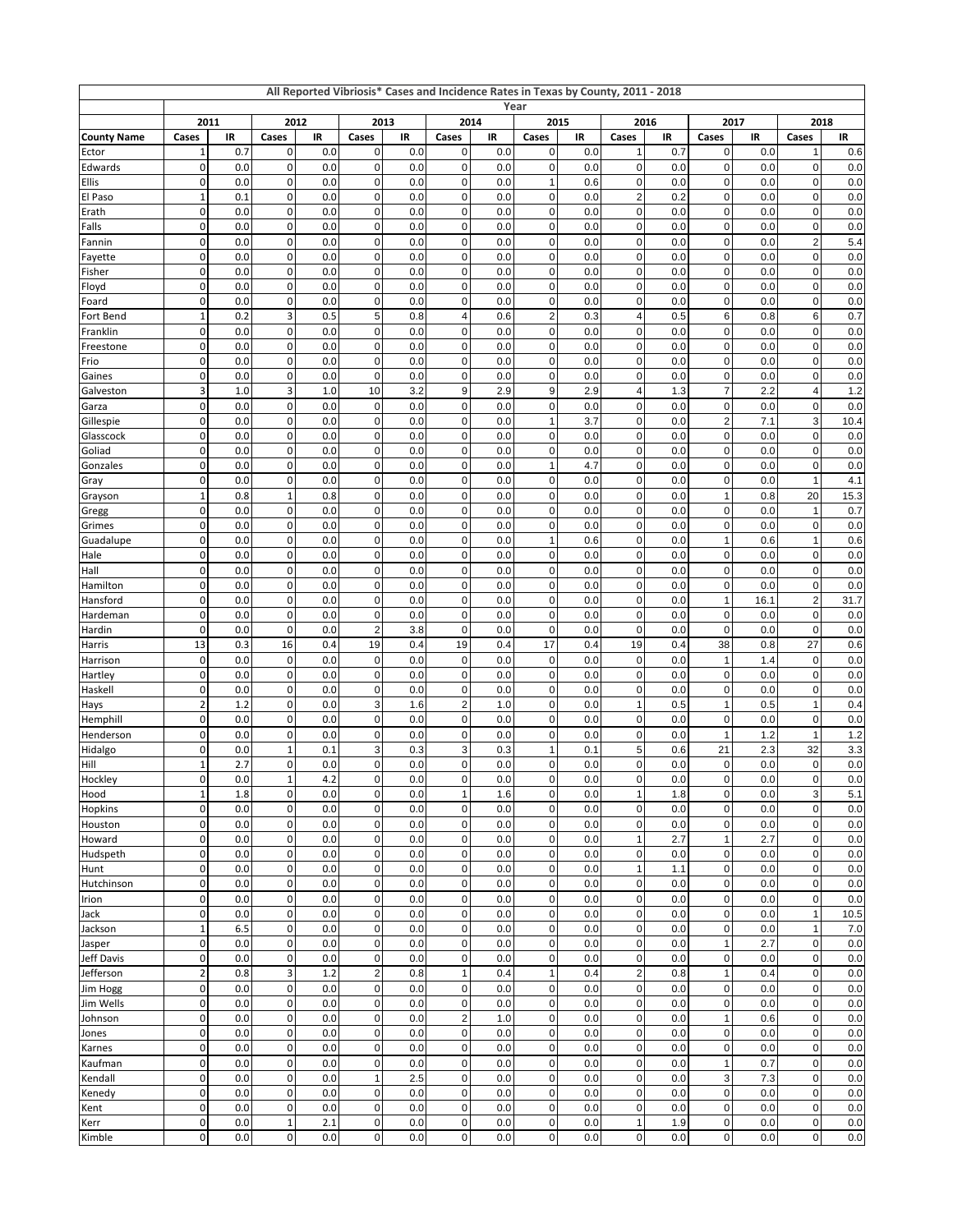| All Reported Vibriosis* Cases and Incidence Rates in Texas by County, 2011 - 2018<br>Year |                             |            |                  |            |                               |            |                             |            |                                 |            |                            |            |                             |            |                              |             |
|-------------------------------------------------------------------------------------------|-----------------------------|------------|------------------|------------|-------------------------------|------------|-----------------------------|------------|---------------------------------|------------|----------------------------|------------|-----------------------------|------------|------------------------------|-------------|
|                                                                                           | 2011<br>2012                |            |                  |            | 2013                          |            |                             | 2014       |                                 | 2015       | 2016                       |            |                             | 2017       | 2018                         |             |
| <b>County Name</b>                                                                        | Cases                       | IR         | Cases            | IR         | Cases                         | IR         | Cases                       | IR         | Cases                           | IR         | Cases                      | IR         | Cases                       | IR         | Cases                        | IR          |
| King                                                                                      | 0                           | 0.0        | 0                | 0.0        | $\mathbf{0}$                  | 0.0        | $\pmb{0}$                   | 0.0        | $\pmb{0}$                       | 0.0        | $\pmb{0}$                  | 0.0        | 0                           | 0.0        | 0                            | 0.0         |
| Kinney                                                                                    | $\mathbf 0$                 | 0.0        | 0                | 0.0        | $\overline{0}$                | 0.0        | $\pmb{0}$                   | 0.0        | $\mathbf 0$                     | 0.0        | $\pmb{0}$                  | 0.0        | $\mathbf 0$                 | 0.0        | 0                            | 0.0         |
| Kleberg                                                                                   | 0<br>$\mathbf 0$            | 0.0<br>0.0 | 0<br>0           | 0.0<br>0.0 | $\mathbf{1}$<br>$\pmb{0}$     | 3.2<br>0.0 | $\mathbf 0$<br>$\mathbf 0$  | 0.0        | 0<br>$\pmb{0}$                  | 0.0<br>0.0 | $\pmb{0}$<br>$\mathbf 0$   | 0.0<br>0.0 | $\mathbf{1}$<br>$\mathbf 0$ | 2.9        | 0<br>0                       | 0.0         |
| Knox<br>Lamar                                                                             | $\mathbf 0$                 | 0.0        | 0                | 0.0        | $\pmb{0}$                     | 0.0        | $\mathbf 0$                 | 0.0<br>0.0 | $\mathbf 0$                     | 0.0        | 0                          | 0.0        | $\mathbf 0$                 | 0.0<br>0.0 | 0                            | 0.0<br>0.0  |
| Lamb                                                                                      | $\mathbf 0$                 | 0.0        | 0                | 0.0        | $\overline{0}$                | 0.0        | $\bf{0}$                    | 0.0        | $\mathbf 0$                     | 0.0        | $\mathsf 0$                | 0.0        | $\mathbf 0$                 | 0.0        | 0                            | 0.0         |
| Lampasas                                                                                  | $\mathbf 0$                 | 0.0        | 0                | 0.0        | $\overline{0}$                | 0.0        | $\pmb{0}$                   | 0.0        | $\mathbf 0$                     | 0.0        | $\pmb{0}$                  | 0.0        | $\mathbf 0$                 | 0.0        | $\mathbf{1}$                 | 4.4         |
| La Salle                                                                                  | 0                           | 0.0        | 0                | 0.0        | 0                             | 0.0        | $\mathbf 0$                 | 0.0        | 0                               | 0.0        | $\pmb{0}$                  | 0.0        | 0                           | 0.0        | 0                            | 0.0         |
| Lavaca                                                                                    | $\mathbf{1}$                | 5.1        | 0                | 0.0        | $\mathbf{1}$                  | 5.1        | $\mathbf 0$                 | 0.0        | $\sqrt{2}$                      | 10.2       | $\mathbf 0$                | 0.0        | $\mathbf{1}$                | 5.1        | 0                            | 0.0         |
| Lee                                                                                       | $\mathbf{1}$                | 5.4        | 0                | 0.0        | $\mathbf{1}$                  | 5.3        | $\mathbf 0$                 | 0.0        | $\pmb{0}$                       | 0.0        | $\pmb{0}$                  | 0.0        | $\pmb{0}$                   | 0.0        | 0                            | 0.0         |
| Leon                                                                                      | $\mathbf 0$                 | 0.0        | 0                | 0.0        | $\overline{0}$                | 0.0        | $\mathbf{1}$                | 5.7        | $\pmb{0}$                       | 0.0        | $\mathsf 0$                | 0.0        | $\mathbf 0$                 | 0.0        | 0                            | 0.0         |
| Liberty                                                                                   | $\mathbf 0$                 | 0.0        | 0<br>0           | 0.0        | $\overline{0}$                | 0.0        | $\mathbf{1}$                | 1.2        | $\mathbf 0$                     | 0.0        | $\pmb{0}$                  | 0.0        | $\mathbf{1}$                | 1.2        | $\mathbf{1}$                 | 1.1         |
| Limestone<br>Lipscomb                                                                     | 0<br>$\mathbf 0$            | 0.0<br>0.0 | 0                | 0.0<br>0.0 | $\pmb{0}$<br>$\mathbf 0$      | 0.0<br>0.0 | $\bf{0}$<br>$\mathbf 0$     | 0.0<br>0.0 | 0<br>$\pmb{0}$                  | 0.0<br>0.0 | $\pmb{0}$<br>$\mathbf 0$   | 0.0<br>0.0 | 0<br>$\mathbf 0$            | 0.0<br>0.0 | 3<br>$\mathbf 0$             | 11.7<br>0.0 |
| Live Oak                                                                                  | $\mathbf 0$                 | 0.0        | 0                | 0.0        | $\pmb{0}$                     | 0.0        | $\mathbf 0$                 | 0.0        | 0                               | 0.0        | $\mathbf{1}$               | 8.5        | $\mathbf 0$                 | 0.0        | 0                            | 0.0         |
| Llano                                                                                     | $\mathbf 0$                 | 0.0        | 0                | 0.0        | $\overline{0}$                | 0.0        | $\bf{0}$                    | 0.0        | $\pmb{0}$                       | 0.0        | $\mathsf 0$                | 0.0        | $\mathbf 0$                 | 0.0        | 0                            | 0.0         |
| Loving                                                                                    | $\mathbf 0$                 | 0.0        | 0                | 0.0        | $\mathbf 0$                   | 0.0        | $\mathbf 0$                 | 0.0        | $\mathbf 0$                     | 0.0        | $\pmb{0}$                  | 0.0        | $\mathbf 0$                 | 0.0        | 0                            | 0.0         |
| Lubbock                                                                                   | 0                           | 0.0        | 2                | 0.7        | 0                             | 0.0        | 0                           | 0.0        | 0                               | 0.0        | $\pmb{0}$                  | 0.0        | $\mathbf{1}$                | 0.3        | 0                            | 0.0         |
| Lynn                                                                                      | $\mathbf 0$                 | 0.0        | $\mathbf 0$      | 0.0        | $\mathbf 0$                   | 0.0        | $\mathbf 0$                 | 0.0        | 0                               | 0.0        | $\mathbf 0$                | 0.0        | 0                           | 0.0        | 0                            | 0.0         |
| Mcculloch                                                                                 | $\mathbf 0$                 | 0.0        | 0                | 0.0        | $\pmb{0}$                     | 0.0        | $\mathbf 0$                 | 0.0        | 0                               | 0.0        | $\pmb{0}$                  | 0.0        | $\pmb{0}$                   | 0.0        | 0                            | 0.0         |
| Mclennan                                                                                  | $\mathbf 0$                 | 0.0        | 0                | 0.0        | $\mathbf{1}$                  | 0.4        | $\bf{0}$                    | 0.0        | $\mathbf 0$                     | 0.0        | $\mathsf 0$                | 0.0        | $\overline{c}$              | 0.8        | $\overline{\mathbf{c}}$<br>0 | 0.8         |
| Mcmullen<br>Madison                                                                       | $\mathbf 0$<br>0            | 0.0<br>0.0 | 0<br>0           | 0.0<br>0.0 | $\overline{0}$<br>$\pmb{0}$   | 0.0<br>0.0 | $\pmb{0}$<br>$\mathbf{1}$   | 0.0<br>6.6 | $\mathbf 0$<br>$\pmb{0}$        | 0.0<br>0.0 | $\pmb{0}$<br>$\mathbf{1}$  | 0.0<br>6.7 | $\mathbf 0$<br>0            | 0.0<br>0.0 | 0                            | 0.0<br>0.0  |
| Marion                                                                                    | $\mathbf 0$                 | 0.0        | $\mathbf 0$      | 0.0        | $\mathbf 0$                   | 0.0        | $\mathbf 0$                 | 0.0        | 0                               | 0.0        | $\mathbf 0$                | 0.0        | $\overline{0}$              | 0.0        | 0                            | 0.0         |
| Martin                                                                                    | $\mathbf 0$                 | 0.0        | 0                | 0.0        | $\pmb{0}$                     | 0.0        | $\mathbf 0$                 | 0.0        | 0                               | 0.0        | $\pmb{0}$                  | 0.0        | $\pmb{0}$                   | 0.0        | 0                            | 0.0         |
| Mason                                                                                     | $\mathbf 0$                 | 0.0        | 0                | 0.0        | $\mathbf 0$                   | 0.0        | $\mathbf 0$                 | 0.0        | $\mathbf{1}$                    | 24.2       | $\mathsf 0$                | 0.0        | $\mathbf 0$                 | 0.0        | 0                            | 0.0         |
| Matagorda                                                                                 | $\overline{1}$              | 2.6        | 0                | 0.0        | $\overline{0}$                | 0.0        | $\pmb{0}$                   | 0.0        | $\mathbf{1}$                    | 2.6        | $\mathbf 2$                | 5.2        | $\mathbf 0$                 | 0.0        | 0                            | 0.0         |
| Maverick                                                                                  | 0                           | 0.0        | 0                | 0.0        | $\pmb{0}$                     | 0.0        | $\mathbf 0$                 | 0.0        | 0                               | 0.0        | 0                          | 0.0        | $\pmb{0}$                   | 0.0        | 6                            | 9.7         |
| Medina                                                                                    | 1                           | 2.2        | $\mathbf 0$      | 0.0        | $\mathbf{1}$                  | 2.1        | $\mathbf 0$                 | 0.0        | 0                               | 0.0        | $\mathbf 0$                | 0.0        | $\mathbf{1}$                | 1.9        | 0                            | 0.0         |
| Menard                                                                                    | $\mathbf 0$                 | 0.0        | 0                | 0.0        | $\pmb{0}$                     | 0.0        | $\mathbf 0$                 | 0.0        | 0                               | 0.0        | $\pmb{0}$                  | 0.0        | $\mathbf 0$                 | 0.0        | 0                            | 0.0         |
| Midland<br>Milam                                                                          | $\mathbf 0$<br>$\mathbf 0$  | 0.0<br>0.0 | 0<br>0           | 0.0<br>0.0 | $\overline{0}$<br>$\mathbf 0$ | 0.0<br>0.0 | $\mathbf{1}$<br>$\pmb{0}$   | 0.7<br>0.0 | $\boldsymbol{2}$<br>$\mathbf 0$ | 1.4<br>0.0 | $\mathsf 0$<br>$\mathsf 0$ | 0.0<br>0.0 | 3<br>$\mathbf 0$            | 2.0<br>0.0 | 3<br>0                       | 1.9<br>0.0  |
| Mills                                                                                     | 0                           | 0.0        | 0                | 0.0        | 0                             | 0.0        | $\mathbf 0$                 | 0.0        | 0                               | 0.0        | $\pmb{0}$                  | 0.0        | $\mathbf{1}$                | 19.5       | 0                            | 0.0         |
| Mitchell                                                                                  | $\mathbf 0$                 | 0.0        | $\mathbf 0$      | 0.0        | $\mathbf 0$                   | 0.0        | $\mathbf 0$                 | 0.0        | 0                               | 0.0        | $\mathbf 0$                | 0.0        | $\mathbf 0$                 | 0.0        | 0                            | 0.0         |
| Montague                                                                                  | $\overline{1}$              | 4.9        | 0                | 0.0        | $\mathbf{1}$                  | 4.9        | $\mathbf 0$                 | 0.0        | 0                               | 0.0        | $\pmb{0}$                  | 0.0        | $\pmb{0}$                   | 0.0        | 0                            | 0.0         |
| Montgomery                                                                                | $\mathbf 0$                 | 0.0        | 0                | 0.0        | $\overline{0}$                | 0.0        | $\bf{0}$                    | 0.0        | $\mathbf{1}$                    | 0.2        | $\ensuremath{\mathsf{3}}$  | 0.5        | 3                           | 0.5        | 3                            | 0.5         |
| Moore                                                                                     | $\mathbf 0$                 | 0.0        | 0                | 0.0        | $\mathbf 0$                   | 0.0        | $\pmb{0}$                   | 0.0        | $\mathbf 0$                     | 0.0        | $\pmb{0}$                  | 0.0        | $\pmb{0}$                   | 0.0        | 0                            | 0.0         |
| Morris                                                                                    | $\mathbf 0$                 | 0.0        | 0                | 0.0        | $\pmb{0}$                     | 0.0        | $\mathbf 0$                 | 0.0        | 0                               | 0.0        | $\pmb{0}$                  | 0.0        | $\pmb{0}$                   | 0.0        | $\pmb{0}$                    | 0.0         |
| Motley                                                                                    | $\mathbf 0$<br>$\mathbf 0$  | 0.0<br>0.0 | $\mathbf 0$<br>0 | 0.0<br>0.0 | $\mathbf 0$<br>0              | 0.0<br>0.0 | $\mathbf 0$<br>$\mathbf{1}$ | 0.0<br>1.5 | 0<br>1                          | 0.0<br>1.5 | $\mathbf 0$<br>$\pmb{0}$   | 0.0<br>0.0 | 0<br>$\mathbf 0$            | 0.0<br>0.0 | 0<br>1                       | 0.0<br>1.4  |
| Nacogdoches<br>Navarro                                                                    | $\mathbf 0$                 | 0.0        | 0                | 0.0        | $\overline{0}$                | 0.0        | $\bf{0}$                    | 0.0        | $\pmb{0}$                       | 0.0        | $\mathsf 0$                | 0.0        | $\mathbf 0$                 | 0.0        | 0                            | 0.0         |
| Newton                                                                                    | 0                           | 0.0        | 0                | 0.0        | $\mathbf 0$                   | 0.0        | $\mathbf 0$                 | 0.0        | $\mathbf 0$                     | 0.0        | $\pmb{0}$                  | 0.0        | $\mathbf 0$                 | 0.0        | $\mathbf 0$                  | 0.0         |
| Nolan                                                                                     | 0                           | 0.0        | 0                | 0.0        | $\overline{0}$                | 0.0        | $\mathbf 0$                 | 0.0        | $\mathbf 0$                     | 0.0        | $\pmb{0}$                  | 0.0        | 0                           | 0.0        | $\overline{0}$               | 0.0         |
| <b>Nueces</b>                                                                             | 3                           | 0.9        | 0                | 0.0        | 5                             | 1.5        | $\mathbf{1}$                | 0.3        | $\sqrt{2}$                      | 0.6        | $\sqrt{2}$                 | 0.6        | 3                           | 0.8        | 3                            | 0.8         |
| Ochiltree                                                                                 | $\mathbf 0$                 | 0.0        | 0                | 0.0        | $\mathbf{0}$                  | 0.0        | 0                           | 0.0        | $\mathbf 0$                     | 0.0        | $\mathsf 0$                | 0.0        | $\mathbf 0$                 | 0.0        | 0                            | 0.0         |
| Oldham                                                                                    | $\mathbf 0$                 | 0.0        | 0                | 0.0        | $\mathbf 0$                   | 0.0        | $\pmb{0}$                   | 0.0        | $\mathbf 0$                     | 0.0        | $\mathbf 0$                | 0.0        | $\mathbf 0$                 | 0.0        | $\pmb{0}$                    | 0.0         |
| Orange                                                                                    | $\mathbf 0$                 | 0.0        | 0                | 0.0        | $\overline{0}$                | 0.0        | $\pmb{0}$                   | 0.0        | $\mathbf 0$                     | 0.0        | $\mathbf{1}$               | 1.2        | $\pmb{0}$                   | 0.0        | $\mathbf 0$                  | 0.0         |
| Palo Pinto<br>Panola                                                                      | $\mathbf{1}$<br>$\mathbf 0$ | 3.3<br>0.0 | 0<br>$\mathbf 0$ | 0.0<br>0.0 | $\overline{0}$<br>$\mathbf 0$ | 0.0<br>0.0 | $\mathbf 0$<br>$\mathbf 0$  | 0.0<br>0.0 | $\pmb{0}$<br>$\pmb{0}$          | 0.0<br>0.0 | $\pmb{0}$<br>$\mathbf 0$   | 0.0<br>0.0 | $\pmb{0}$<br>$\mathbf 0$    | 0.0<br>0.0 | $\mathbf 0$<br>$\mathbf 0$   | 0.0<br>0.0  |
| Parker                                                                                    | $\mathbf 0$                 | 0.0        | $\mathbf{1}$     | 0.8        | $\overline{0}$                | 0.0        | $\pmb{0}$                   | 0.0        | $\pmb{0}$                       | 0.0        | $\pmb{0}$                  | 0.0        | $\mathbf 0$                 | 0.0        | $\mathbf{1}$                 | 0.7         |
| Parmer                                                                                    | $\mathbf 0$                 | 0.0        | 0                | 0.0        | $\overline{0}$                | 0.0        | 0                           | 0.0        | $\pmb{0}$                       | 0.0        | $\mathbf 0$                | 0.0        | $\mathbf 0$                 | 0.0        | $\pmb{0}$                    | 0.0         |
| Pecos                                                                                     | $\mathbf 0$                 | 0.0        | 0                | 0.0        | $\mathbf 0$                   | 0.0        | $\pmb{0}$                   | 0.0        | $\mathbf 0$                     | 0.0        | $\pmb{0}$                  | 0.0        | $\pmb{0}$                   | 0.0        | $\pmb{0}$                    | 0.0         |
| Polk                                                                                      | $\mathbf 0$                 | 0.0        | 0                | 0.0        | $\mathbf{1}$                  | 1.9        | $\mathbf 0$                 | 0.0        | $\pmb{0}$                       | 0.0        | $\pmb{0}$                  | 0.0        | $\mathbf 0$                 | 0.0        | $\mathbf 0$                  | 0.0         |
| Potter                                                                                    | $\mathbf 0$                 | 0.0        | 0                | 0.0        | $\mathbf 0$                   | 0.0        | $\mathbf 0$                 | 0.0        | $\mathbf{1}$                    | 0.8        | $\mathbf 0$                | 0.0        | $\mathbf 0$                 | 0.0        | $\mathbf 0$                  | 0.0         |
| Presidio                                                                                  | $\mathbf 0$                 | 0.0        | 0                | 0.0        | $\overline{0}$                | 0.0        | $\pmb{0}$                   | 0.0        | $\pmb{0}$                       | 0.0        | $\pmb{0}$                  | 0.0        | $\mathbf 0$                 | 0.0        | 0                            | 0.0         |
| Rains                                                                                     | $\mathbf 0$                 | 0.0        | 0                | 0.0        | $\mathbf 0$                   | 0.0        | $\mathbf 0$                 | 0.0        | $\mathbf 0$                     | 0.0        | $\mathbf 0$                | 0.0        | $\mathbf 0$                 | 0.0        | $\pmb{0}$                    | 0.0         |
| Randall<br>Reagan                                                                         | $\mathbf 0$<br>$\mathbf 0$  | 0.0<br>0.0 | 0<br>0           | 0.0<br>0.0 | $\mathbf 0$<br>$\overline{0}$ | 0.0<br>0.0 | $\pmb{0}$<br>$\mathbf 0$    | 0.0<br>0.0 | $\boldsymbol{2}$<br>$\pmb{0}$   | 1.5<br>0.0 | $\mathsf 0$<br>$\pmb{0}$   | 0.0<br>0.0 | $\pmb{0}$<br>$\pmb{0}$      | 0.0<br>0.0 | 3<br>$\mathbf 0$             | 2.2<br>0.0  |
| Real                                                                                      | $\mathbf 0$                 | 0.0        | 0                | 0.0        | $\mathbf 0$                   | 0.0        | $\mathbf 0$                 | 0.0        | $\pmb{0}$                       | 0.0        | $\mathbf 0$                | 0.0        | $\mathbf 0$                 | 0.0        | $\mathbf 0$                  | 0.0         |
| <b>Red River</b>                                                                          | $\mathbf 0$                 | 0.0        | 0                | 0.0        | $\overline{0}$                | 0.0        | $\pmb{0}$                   | 0.0        | $\pmb{0}$                       | 0.0        | $\mathbf 0$                | 0.0        | $\pmb{0}$                   | 0.0        | 0                            | 0.0         |
| Reeves                                                                                    | $\mathbf 0$                 | 0.0        | 0                | 0.0        | $\mathbf 0$                   | 0.0        | $\pmb{0}$                   | 0.0        | $\mathbf 0$                     | 0.0        | $\mathbf 0$                | 0.0        | $\mathbf 0$                 | 0.0        | $\pmb{0}$                    | 0.0         |
| Refugio                                                                                   | $\mathbf 0$                 | 0.0        | 0                | 0.0        | $\mathbf 0$                   | 0.0        | $\mathbf{1}$                | 14.7       | $\mathbf 0$                     | 0.0        | $\mathbf 0$                | 0.0        | $\pmb{0}$                   | 0.0        | $\mathbf 0$                  | 0.0         |
| Roberts                                                                                   | $\mathbf 0$                 | 0.0        | 0                | 0.0        | $\pmb{0}$                     | 0.0        | $\bf{0}$                    | 0.0        | $\pmb{0}$                       | 0.0        | $\mathsf 0$                | 0.0        | $\mathbf 0$                 | 0.0        | $\mathbf 0$                  | 0.0         |
| Robertson                                                                                 | $\mathbf 0$                 | 0.0        | 0                | 0.0        | $\mathbf 0$                   | 0.0        | 0                           | 0.0        | $\pmb{0}$                       | 0.0        | $\mathsf 0$                | 0.0        | $\mathbf 0$                 | 0.0        | $\mathbf 0$                  | 0.0         |
| Rockwall                                                                                  | $\mathbf 0$                 | 0.0        | $\mathbf 1$      | 1.0        | $\overline{0}$                | 0.0        | $\pmb{0}$                   | 0.0        | $\pmb{0}$                       | 0.0        | $\mathbf 0$                | 0.0        | $\mathbf 0$                 | 0.0        | $\mathbf{1}$                 | 0.9         |
| Runnels                                                                                   | $\mathbf 0$                 | 0.0        | 0                | 0.0        | $\mathbf 0$                   | 0.0        | $\pmb{0}$                   | 0.0        | $\pmb{0}$                       | 0.0        | $\mathbf 0$                | 0.0        | $\mathbf 0$                 | 0.0        | $\pmb{0}$                    | 0.0         |
| Rusk                                                                                      | $\pmb{0}$                   | 0.0        | $\mathbf{0}$     | 0.0        | $\overline{0}$                | 0.0        | 0                           | 0.0        | $\overline{0}$                  | 0.0        | $\overline{0}$             | 0.0        | $\mathbf 0$                 | 0.0        | $\mathsf{o}\xspace$          | $0.0\,$     |